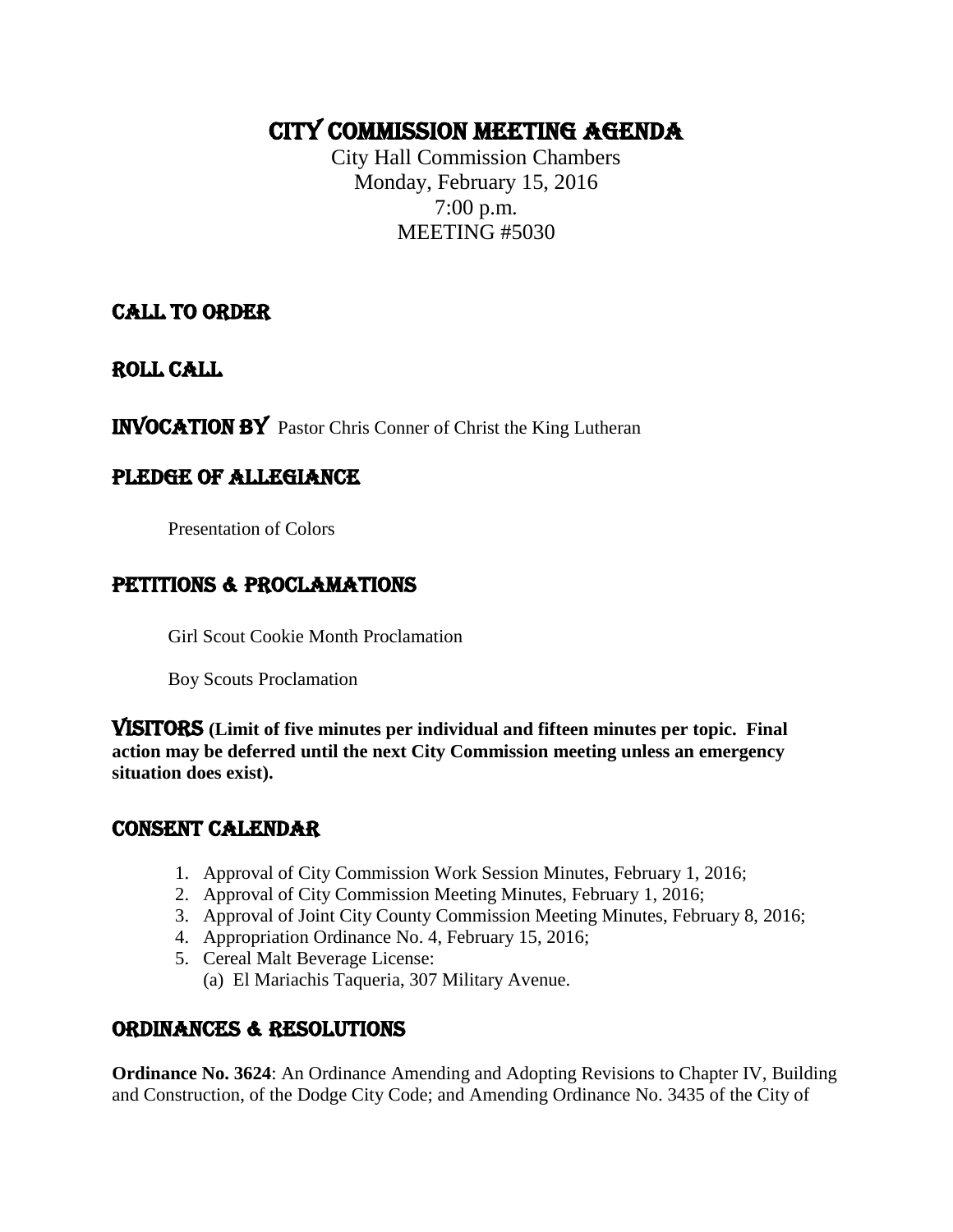Dodge City; Adding Section 4-406 Irrigation Installation Requirements; Be it Ordained by the Governing Body of the City of Dodge City, Kansas. Report by Planning, Zoning, Storm Water Coordinator, Nathan Littrel.

**Resolution No. 2016-04:** A Resolution Amending Appendix A of the Dodge City Municipal Code Revising Fees and Rates for Mariah Hills Golf Course. Report by Director of Parks & Recreation, Paul Lewis.

## NEW BUSINESS

Approval of Contract for Water Park Operation. Report by Director of Parks & Recreation, Paul Lewis.

#### OTHER BUSINESS

## Adjournment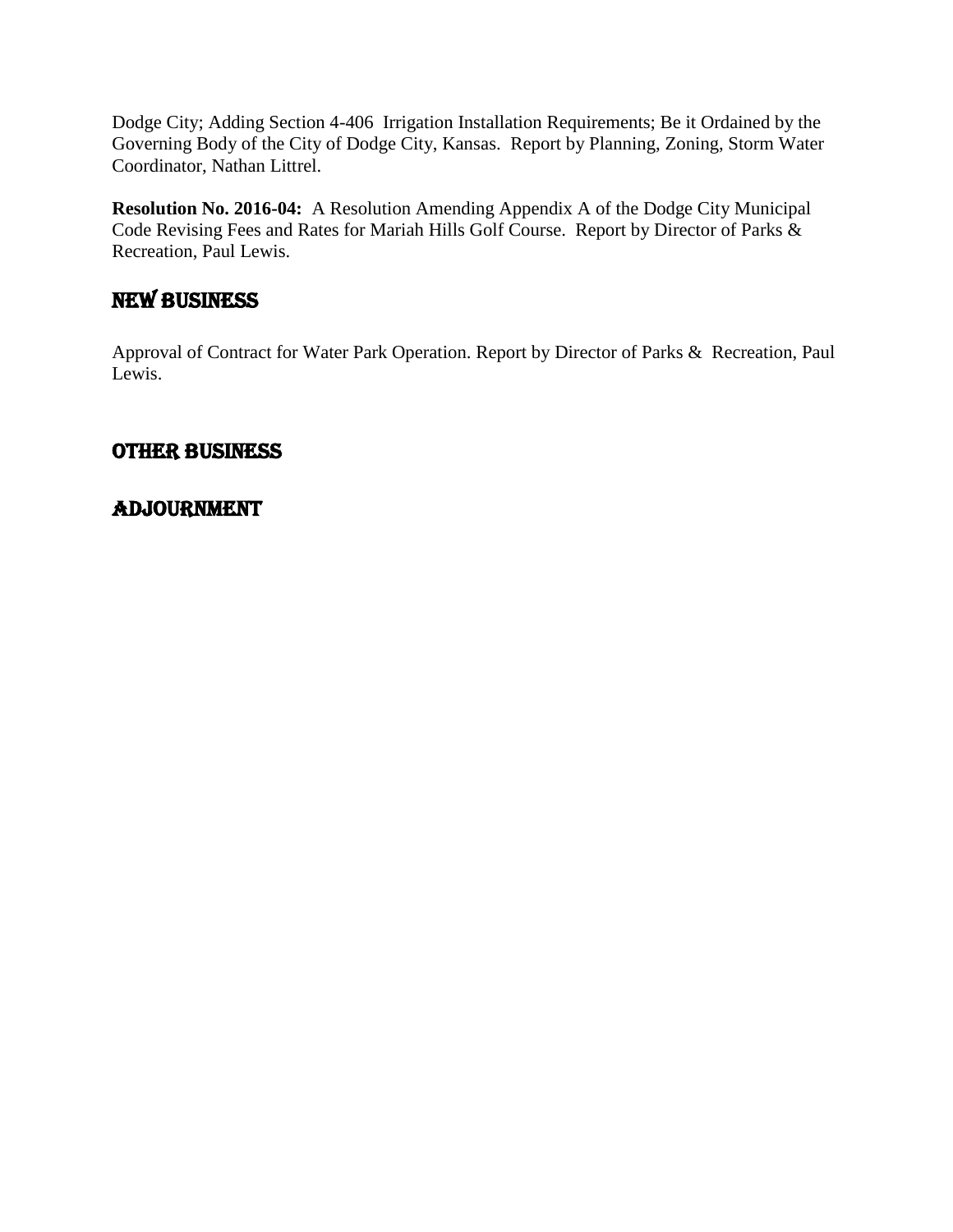*Office of the Mayor Dodge City, Kansas*

## *Proclamation*

**WHEREAS**, Girl Scouts, the pre-eminent organization for girls in the United States and around the world, has been an active part of the Dodge City community; and

**WHEREAS**, through the Girl Scout Cookie Program, girls learn about business, goal-setting, the value of teamwork and money management, all of which helps them become leaders who are confident in themselves and their abilities, use their knowledge to effect change in their lives and in the lives of those around them; and

**WHEREAS,** through the support of generous donors and annual product-sale activities, such as the Girl Scout Cookie Sale, the Girl Scout organization is able to offer quality programs on a year-round basis to girls in all racial, ethnic, cultural, religious and socioeconomic groups; and

**WHEREAS,** the City of Dodge City is committed to supporting the programs provided by the Girl Scouts of Kansas Heartland and encourages our communities to support Girl Scouting and its annual money-earning activity: the annual Girl Scout Cookie Sale;

**NOW, THEREFORE, BE IT RESOLVED,** that I, Joyce Warshaw, Mayor of the City of Dodge City, Kansas, do hereby proclaim February of 2016 as

## *Girl Scout Cookie Month*

and encourage all citizens to support the *Annual Girl Scout Cookie Sale*, which begins February 13th and will end March 20th, and making an investment in the lives of girls and

upholding the enterprising spirit of Girl Scouts to remain a self-sufficient organization.

In witness whereof I have hereunto set my hand and the seal of the City of Dodge City, Kansas.

\_\_\_\_\_\_\_\_\_\_\_\_\_\_\_\_\_\_\_\_\_\_\_\_\_\_\_\_\_\_\_\_\_\_\_

Joyce Warshaw, Mayor

Attest:

Nannette Pogue, City Clerk

\_\_\_\_\_\_\_\_\_\_\_\_\_\_\_\_\_\_\_\_\_\_\_\_\_\_\_\_\_

Date: February 15, 2016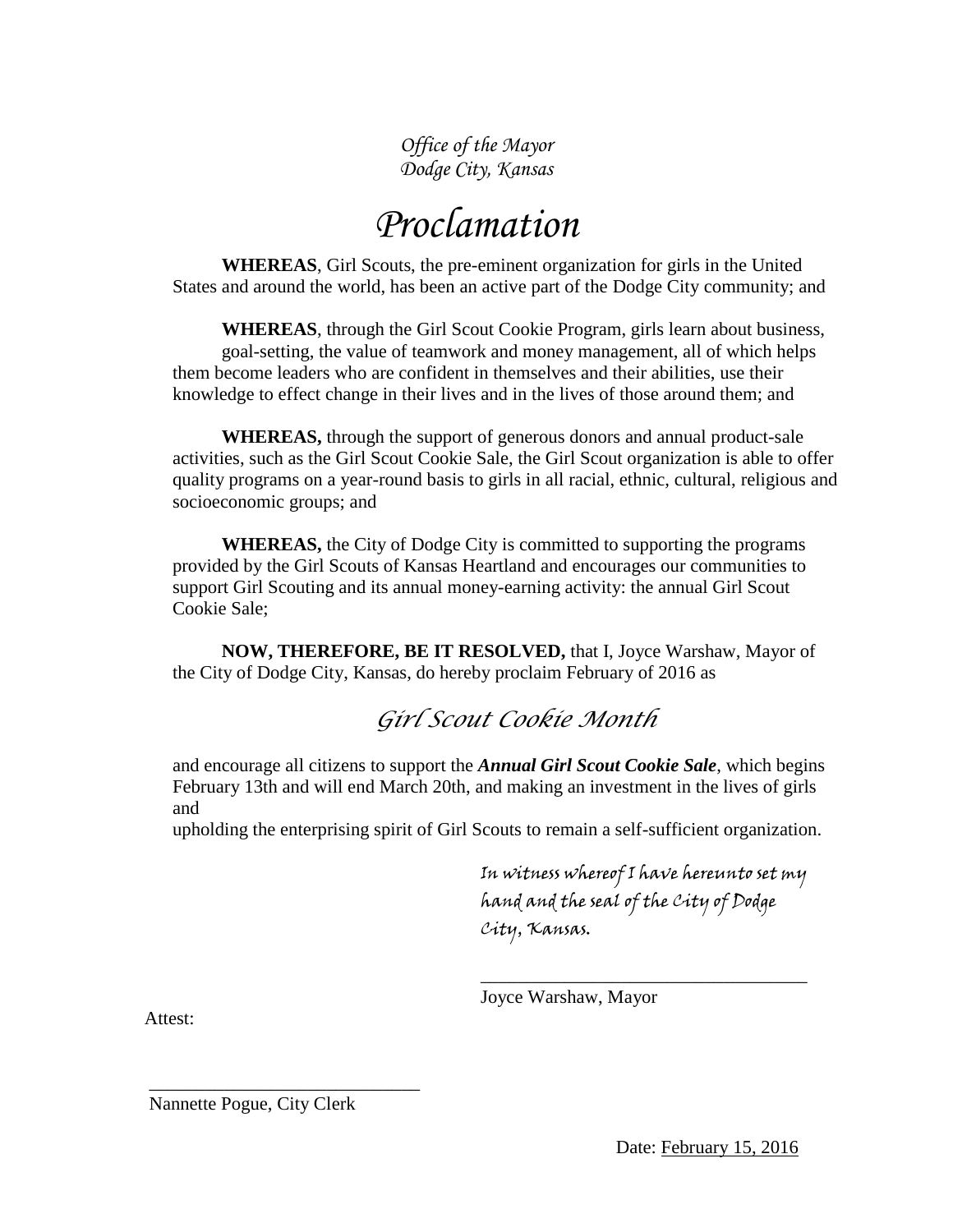## *SCOUT WEEK PROCLAMATION FEBRUARY 15, 2016 – FEBRUARY 22, 2016*

*WHEREAS***,** the Boy Scouts of America, through community organizations and dedicated adult volunteers, has served our youth since its founding in 1910. Over the past 106 years, millions of young people have learned Scouting's lessons of patriotism. courage, and self-reliance; and many more have benefited from the service, inspiration, and leadership of the Boy Scouts; and,

*WHEREAS,* the purpose of the Boy Scouts is to develop citizens who are physically, mentally and emotionally fit, have a high degree of self-reliance and resourcefulness, personal values based on religious concepts, the desire and skills to help others and a keen respect for the basic rights of all people; and,

*WHEREAS*, there are 24 churches, service and fraternal clubs, and other community organizations that have been chartered in our Council by the Boy Scouts of America to service the Scouting program; and,

*WHEREAS*, the volunteer leaders selected by these chartered organizations are performing an outstanding service for 1176 boys and young men and women; and

*WHEREAS,* the Santa Fe Trail Council of the Boy Scouts of America and its corps of 630 dedicated volunteer leaders are providing necessary support to the 75 Cub Scout Packs, Boy Scout Troops, Explorer Posts and Venture Crews; be it

*RESOLVED,* that I, Joyce Warshaw, Mayor of Dodge City, Kansas, do hereby designate February15-22, 2016 as Scouting Anniversary Week and urge our citizens to join with me in expressing appreciation to the community organizations that sponsor Scouting; to the volunteers who serve with the partner organizations; and to the youth in the Santa Fe Trail Council of the Boy Scouts of America.

*IN OFFICIAL RECOGNITION THEREOF***,** I hereby affix my signature, and cause to be affixed the official seal of the City of Dodge City, this 15th day of February, 2016.



ATTEST

\_\_\_\_\_\_\_\_\_\_\_\_\_\_\_\_\_\_\_\_\_\_\_\_\_\_\_\_\_\_\_\_\_\_\_\_\_\_\_\_\_\_ Joyce Warshaw, Mayor

Nannette Pogue, City Clerk

\_\_\_\_\_\_\_\_\_\_\_\_\_\_\_\_\_\_\_\_\_\_\_\_\_\_\_\_\_\_\_\_\_\_\_\_\_\_\_\_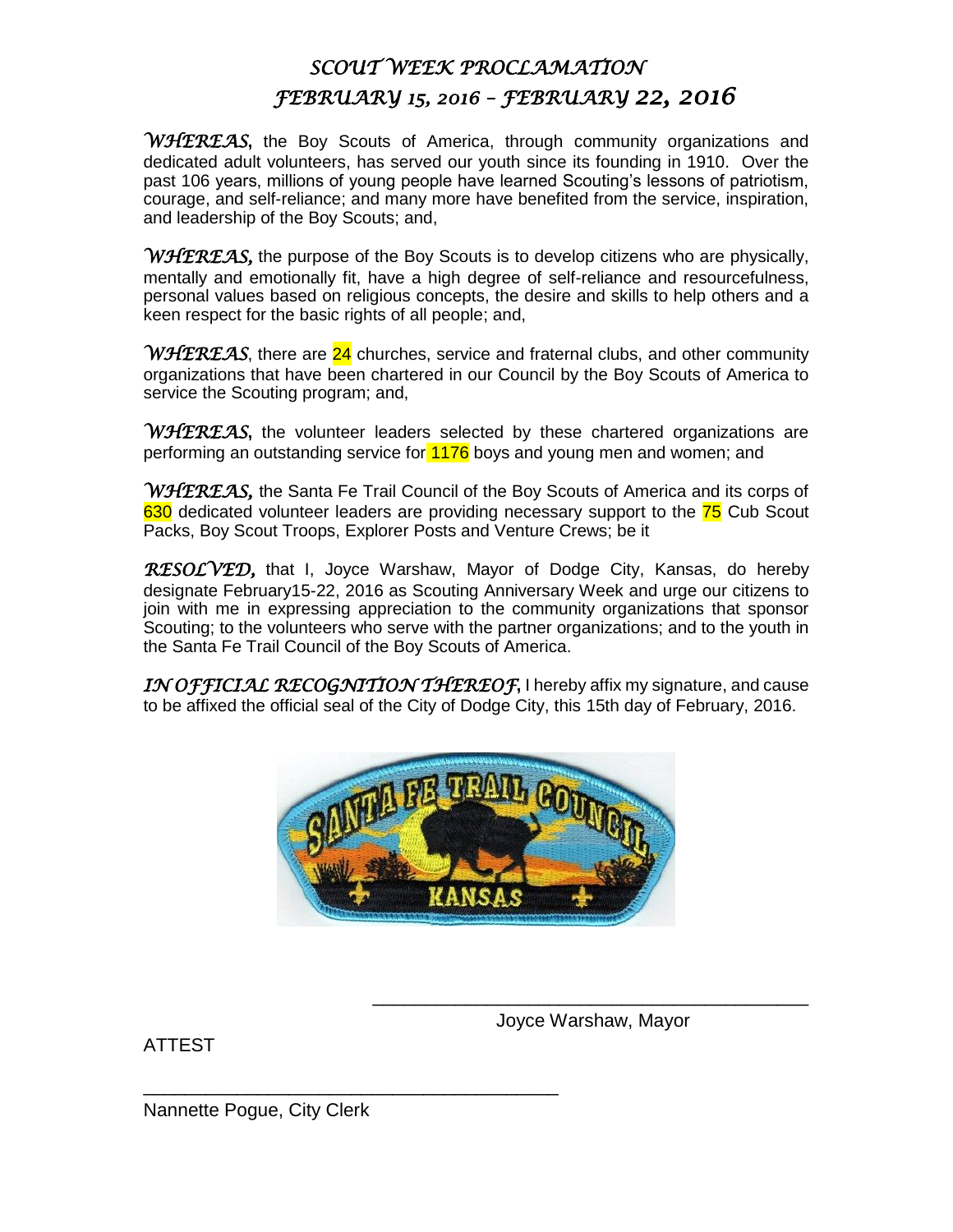## CITY COMMISSION work session MINUTES

City Hall Commission Chambers Monday, February 1, 2016 6:00 p.m.

**ROLL CALL** – Vice Mayor Rick Sowers, Commissioners Brian Delzeit and Kent Smoll. Commissioners Joyce Warshaw and Jan Scoggins were reported absent.

#### **WORK SESSION**

Discussion of Radio Equipment. Craig Mellecker, Chief of Police, presented the Commission a summary of the 800 radio system that the City is looking at to purchase. They plan to have the consultant that conducted a study for the City and Ford County assist with writing the specifications.

#### **ADJOURNMENT**

Brian Delzeit moved to adjourn the work session. Rick Sowers seconded the motion. The motion carried 3-0.

ATTEST: Mayor

\_\_\_\_\_\_\_\_\_\_\_\_\_\_\_\_\_\_\_\_\_\_\_\_\_\_\_\_\_\_

Nannette Pogue, City Clerk

\_\_\_\_\_\_\_\_\_\_\_\_\_\_\_\_\_\_\_\_\_\_\_\_\_\_\_\_\_\_\_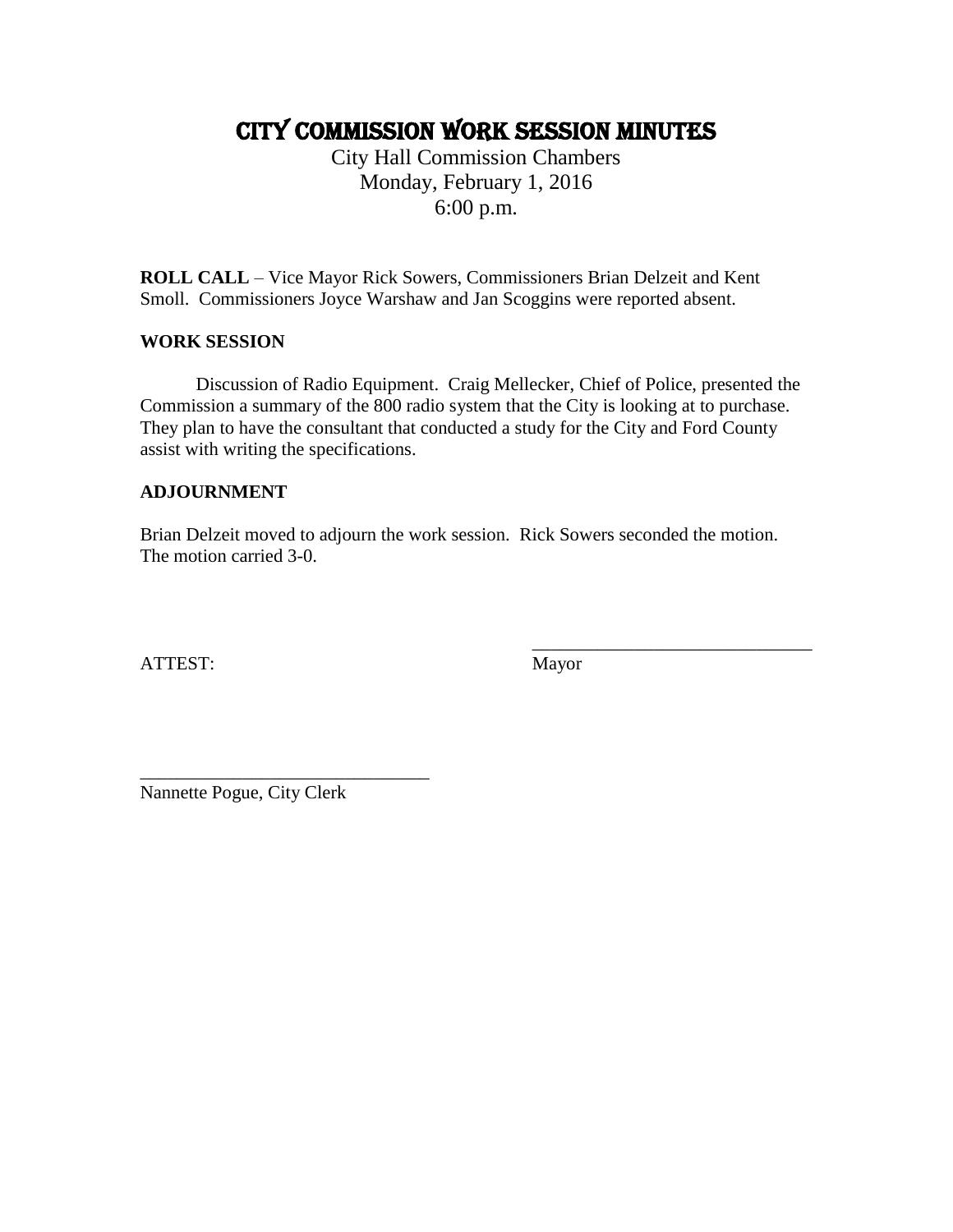## CITY COMMISSION MEETING MINUTES

City Hall Commission Chambers Monday, February 1, 2016 7:00 p.m. MEETING #5028

**CALL TO ORDER**

**ROLL CALL:** Vice Mayor Rick Sowers, Commissioners Kent Smoll and Brian Delzeit. Commissioners Joyce Warshaw and Jan Scoggins were reported absent.

**PLEDGE OF ALLEGIANCE –** The Boy Scouts presented the colors.

#### **PETITIONS & PROCLAMATIONS**

#### **VISITORS (Limit of five minutes per individual and fifteen minutes per topic. Final action may be deferred until the next City Commission meeting unless an emergency situation does exist).**

Alan Stukenholz, Chuck Drake and Jim Johnson spoke about youth hockey. The also spoke about the Jr. Hockey League and asked the City Commission to look at the proposal for the League and see if there is a way for it to make financial sense for the team and for the community.

#### **CONSENT CALENDAR**

- 1. Approval of City Commission Meeting Minutes, January 19, 2016;
- 2. Appropriation Ordinance No. 3, February 1, 2016;
- 3. Cereal Malt Beverage License:
	- (a) Water Sports Campground, 500 Cherry St.

Commissioner Kent Smoll moved to approve the Consent Calendar as presented; Commissioner Brian Delzeit seconded the motion. The motion carried 3-0.

#### **ORDINANCES & RESOLUTIONS**

**Ordinance No. 3623 -** An Ordinance of the City of Dodge City, Kansas Amending the Official Zoning Map of the City, Changing the Lots Located at 1009 and 1011 Brier Street From R-1 Residential Low Density, to R-3, Residential High Density was approved on a motion by Commissioner Kent Smoll. The motion was seconded by Commissioner Brian Delzeit. The motion carried 3-0.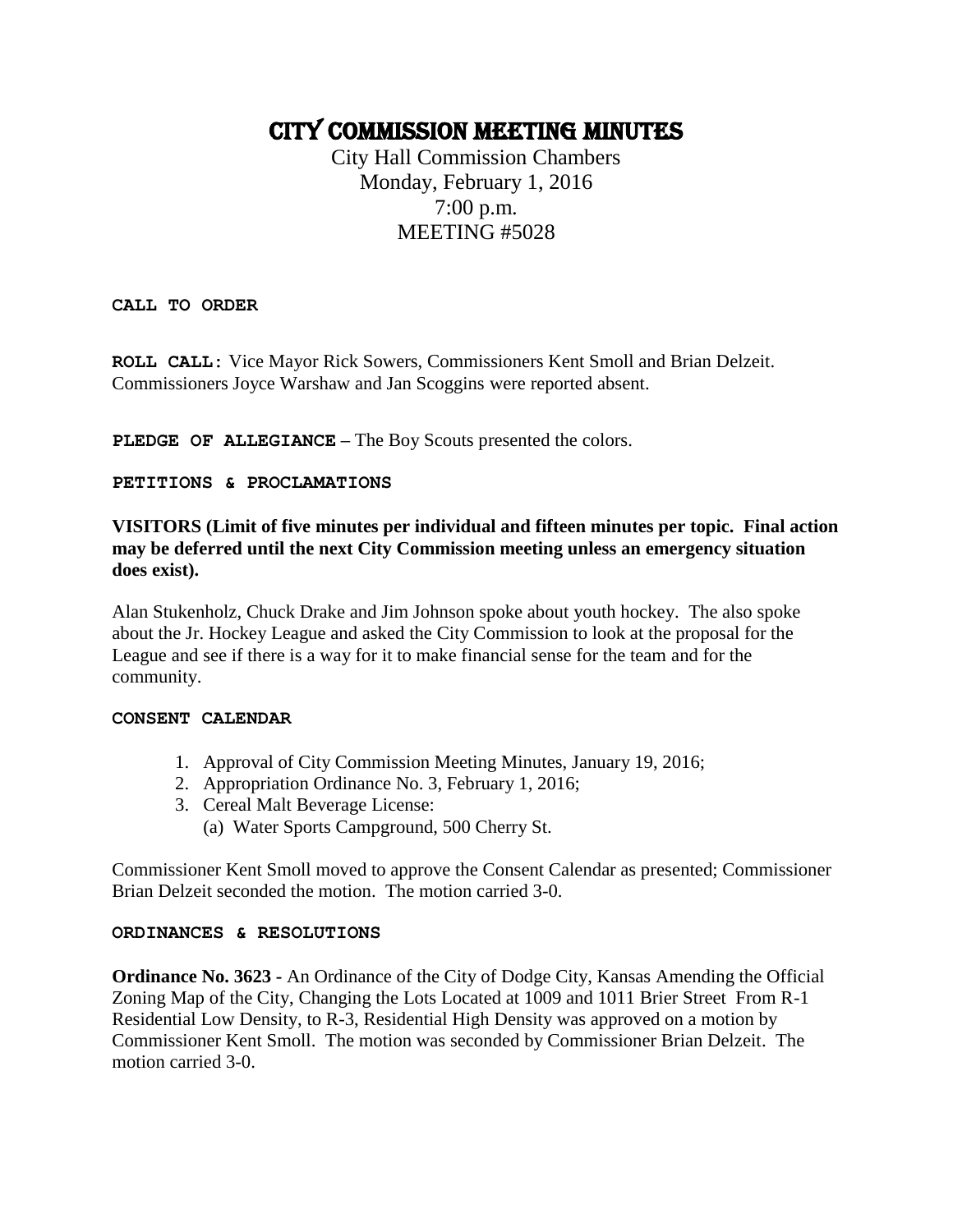#### **NEW BUSINESS**

1. Commissioner Brian Delzeit moved to appoint the following citizens to Boards and Commissions. Commissioner Kent Smoll seconded the motion. The motion carried 3-0.

Airport Advisory Board – RaeAnna Bolmer, Jeff Hutton, Steve Durrant, Paul Yaroslaski.

Convention & Visitors Bureau – for Hospitality Amee Shah, Erica Walsh; Attraction Elaine Gall; at-large Rod Crick, Hayes Kelman.

Dodge City Planning Commission – Frank Rose, Kristina Crawford, Ken Strobel.

Golf Advisory Board – Jeff Hutton

Historic Landmark Commission – Nancy Jo Trauer, Tim Wentzl

Housing Authority Board – Kenton Dressler

Library Board – Paula Ripple

Parks & Recreation Advisory Board – Dave Geist

Recycling Advisory Board – Cheryl Koontz, Debbie Allen

Santa Fe Trail Community Corrections – Melissa Rodriguez

St. Mary of the Plains Advisory Board – Tom Armstrong, Dave Geist, Liz Demuth, Kent Stehlik

- 2. Commissioner Brian Delzeit moved to approve the bid from Nowak Construction Co. in the amount of \$519,794.89 pending approval of KDHE for the construction of Well #18 replacement and Well #31 Design. Commissioner Kent Smoll seconded the motion. The motion carried 3-0.
- 3. Commissioner Rick Sowers moved to reject the bids from APAC Kansas Inc. Shears Division for the reconstruction of  $4<sup>th</sup>$  Avenue and reconstruction of Park Street ( $5<sup>th</sup>$ Avenue- Santa Fe). Commissioner Brian Delzeit seconded the motion. The motion carried 3-0.

#### **OTHER BUSINESS**

City Manager, Cherise Tieben:

Reminder that she will be out of town on Wednesday afternoon and Thursday to a KACM meeting in Wichita;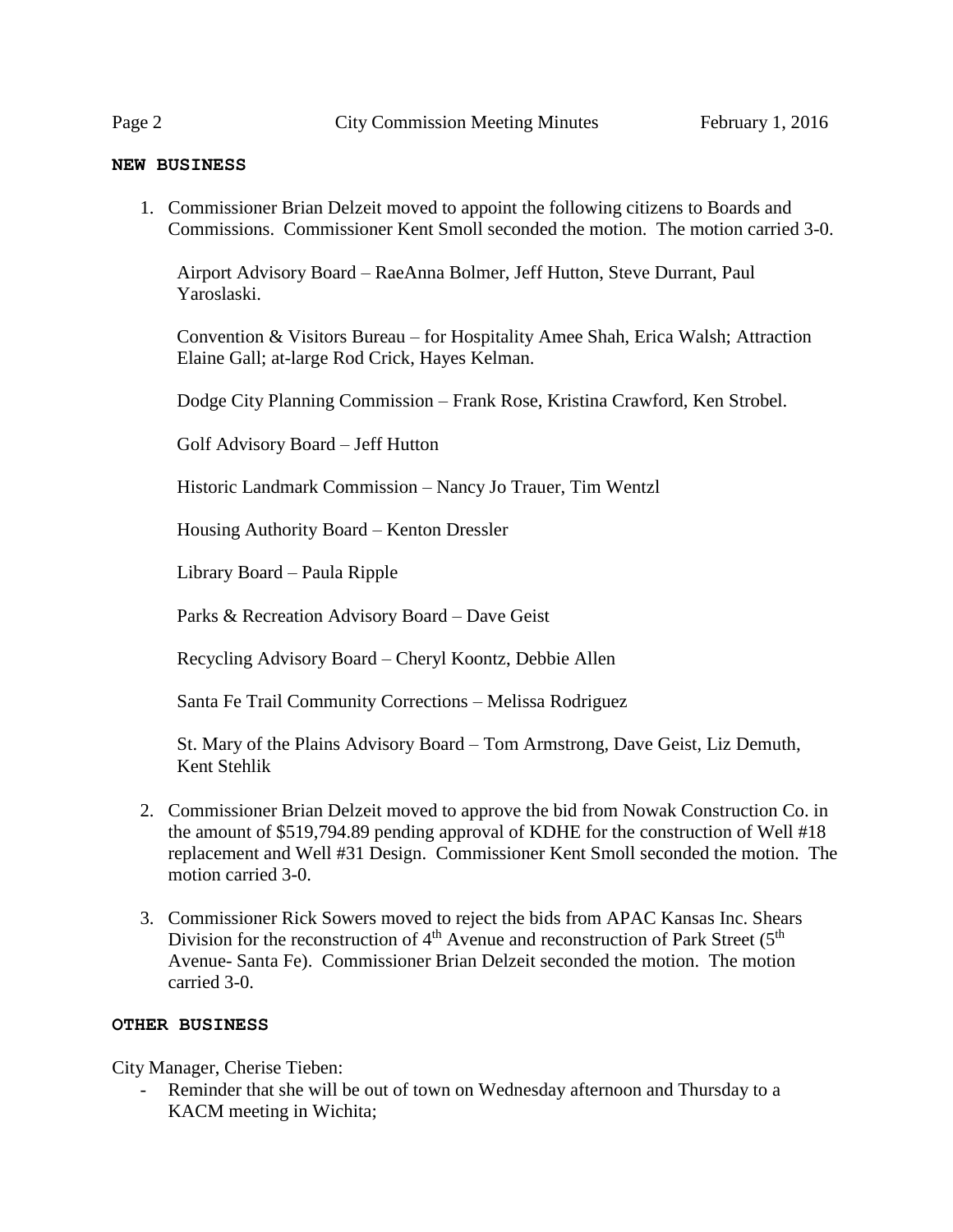- Had good meeting in Topeka with Legislators. Will get a time that the Commissioners can meet with the legislators to talk about the property tax lid;
- Reminder that on Saturday, February 6, there will be an event at the United Wireless Arena celebrating their  $5<sup>th</sup>$  year anniversary in operation;
- There will be a Joint City County Commission meeting on February 8<sup>th;</sup>
- On March  $3<sup>rd</sup>$ , a Volunteer Reception will be held at the Depot;
- March 7 is Dodge City Night in Topeka;
- A Joint Meeting between the City, County, USD 443 and Dodge City Community College will be held April 4 to update the Boards on the Housing in Dodge City;
- April 8 is the Washington DC trip.

Commissioner, Kent Smoll

Commissioner, Rick Sowers

Commissioner, Brian Delzeit:

Reminder to the community that there is a lot going on at the United Wireless Arena; Monster Trucks, MMA Boxing, 5 year Anniversary celebration, Dodge City Law, Rascal Flatts and Jeff Foxworthy/Larry the Cable Guy.

#### **EXECUTIVE SESSION**

At 7:40 p.m., Commissioner Sowers moved to adjourn to Executive Session for not to exceed 30 minutes to discuss Attorney Client Matters, to include the City Manager and City Attorney. Commissioner Brian Delzeit seconded the motion. The motion carried 3-0.

The regular meeting was reconvened at 8:10 p.m.

#### **ADJOURNMENT**

Commissioner Brian Delzeit moved to adjourn the meeting; Commissioner Kent Smoll seconded the motion. The motion carried 3-0.

ATTEST: Mayor

\_\_\_\_\_\_\_\_\_\_\_\_\_\_\_\_\_\_\_\_\_\_\_\_\_\_\_\_\_\_

Nannette Pogue, City Clerk

\_\_\_\_\_\_\_\_\_\_\_\_\_\_\_\_\_\_\_\_\_\_\_\_\_\_\_\_\_\_\_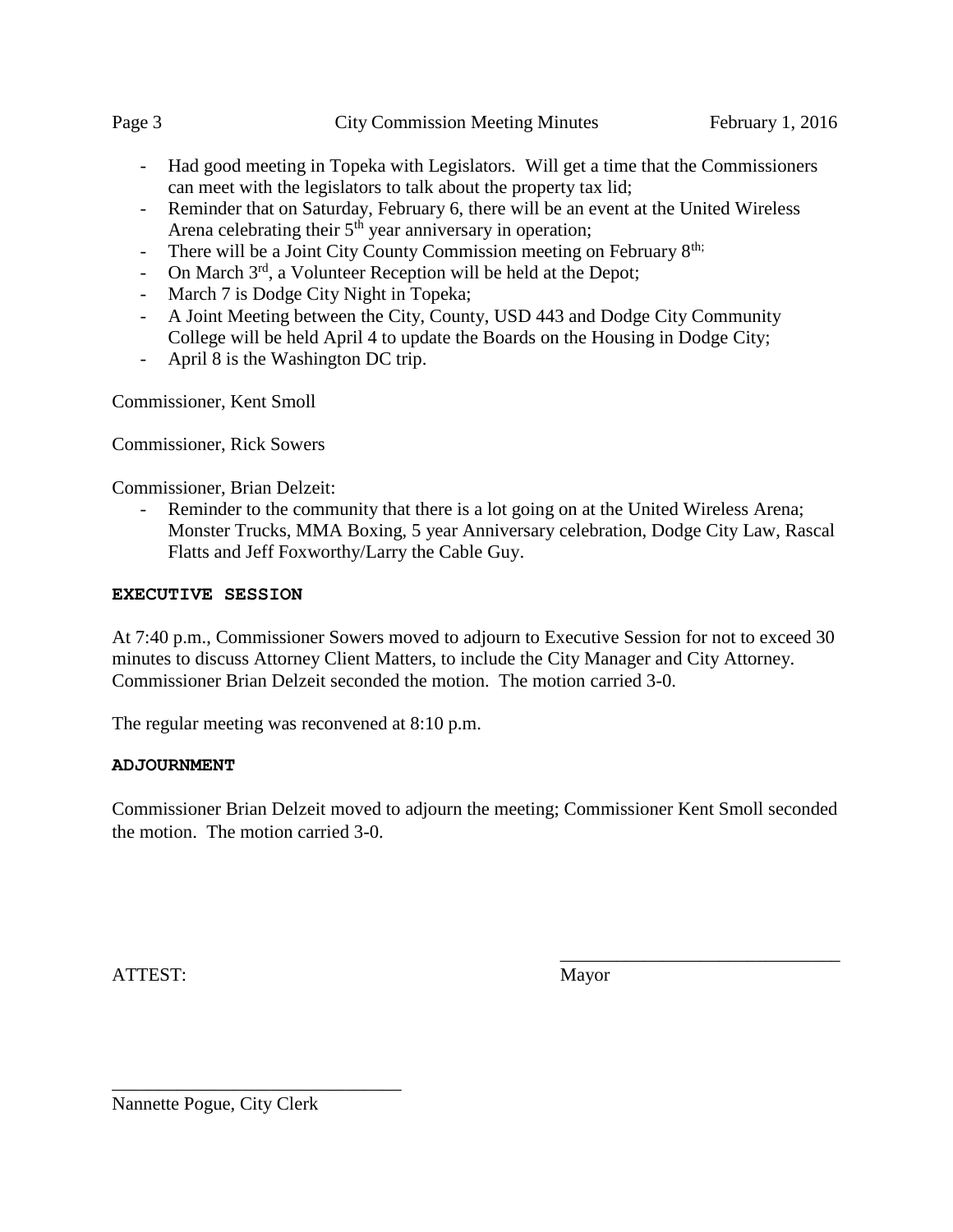## **Joint City/County Commission Meeting Minutes Monday, February 8, 2016 Rose Room Ford County Government Center 6:00 PM Meeting #5029**

#### **CALL TO ORDER**

*City of Dodge City:* Vice Mayor Rick Sowers, Commissioners Jan Scoggins, Brian Delzeit, and Kent Smoll. Commissioner Joyce Warshaw was reported absent.

*Ford County:* Chairman Shawn Tasset and Commissioner Chris Boys. Commissioner Danny Gillum was reported absent.

#### **REPORTS:**

- **1.** Field Sports Update: Paul Lewis reported on the Soccer Tournament Contract. The previous contract for the Soccer Tournaments have been terminated. The recommendation is to use an incentive based program for individual events instead of a contract with a promoter. The Legends Park Tournament contract with Southwest Sports terminated at the end of 2015. Staff is currently soliciting for a new tournament promoter.
- **2.** Long Branch Lagoon Aquatics Park update was given by Paul Lewis, Director of Parks and Recreation.
- **3.** A United Wireless Arena and Conference Center update was given by Chris Ragland, Executive Director. Topics he updated the Commissioners on included the discussion with Lacuna Marketing, the conference center naming Rights and discussions with a potential hockey team.

#### **NEW BUSINESS**

1. Two CFAB members terms have expired; Christa Roy and Bill Turley. Christa Roy has expressed an interest in reappointment to the Board and Bill Turley does not wish to continue to serve. Three applications were received for the CFAB.

*County Action:* Commissioner Shawn Tasset moved to reappoint Christa Roy to the CFAB. Commissioner Chris Boys seconded the motion. The motion carried 2-0.

*City Action:* Commissioner Rick Sowers moved to reappoint Christa Roy to the CFAB. Commissioner Brian Delzeit seconded the motion. The motion carried 4-0.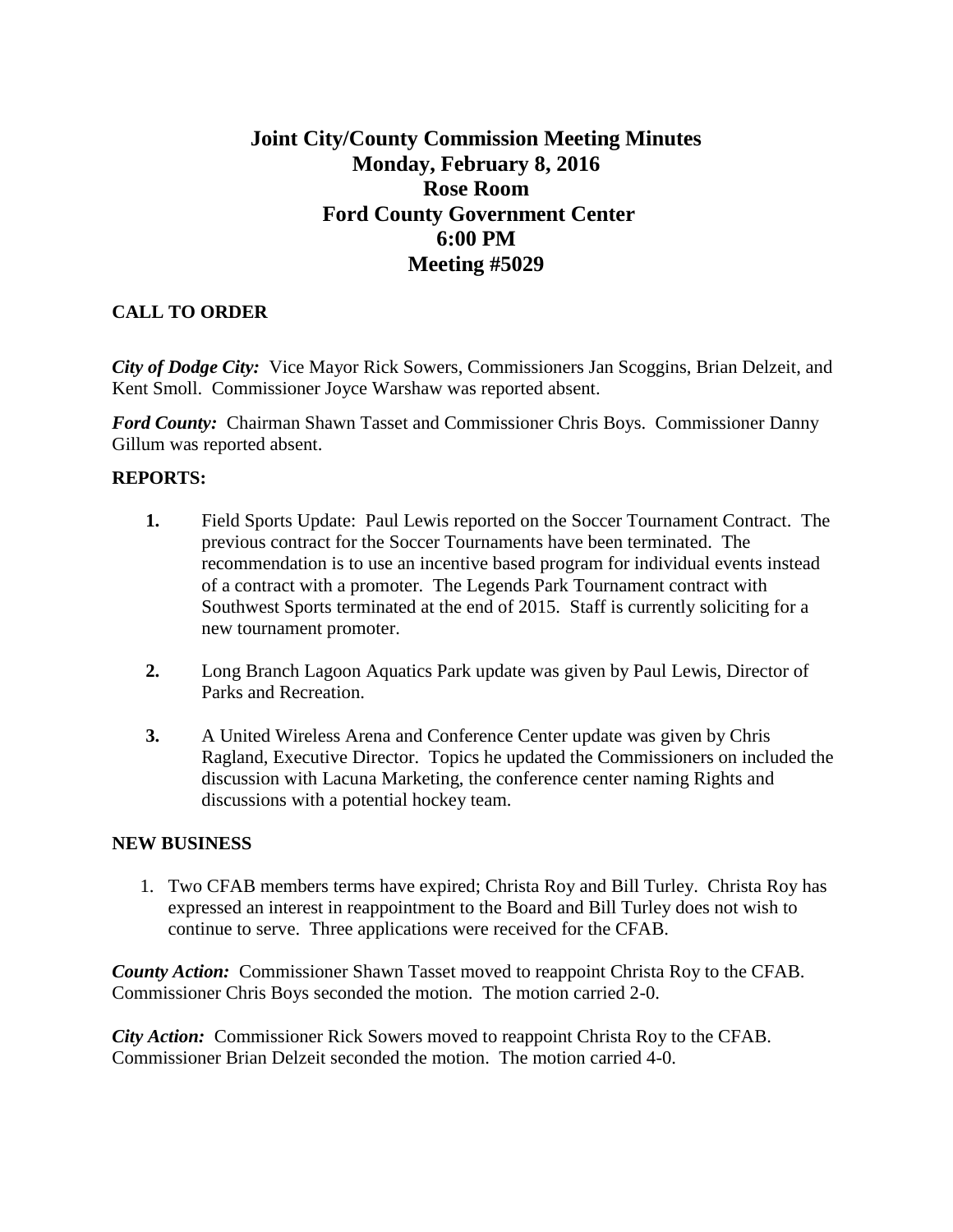#### Page 2 Joint City/County Commission Meeting Minutes February 8, 2016

*County Action:* Commissioner Chris Boys moved to appoint Paul Yaroslaski to the CFAB. Commissioner Shawn Tasset seconded the motion. The motion carried 2-0.

*City Action:* Commissioner Brian Delzeit moved to appoint Paul Yaroslaski to the CFAB. Commissioner Kent Smoll seconded the motion. The motion carried 4-0.

2. A report regarding the Ford County and City of Dodge City's radio system was given by Jack Hart, Tusa Consulting Services. The consensus of the Commissions was to have the City Manager, Cherise Tieben, and Assistant County Manager, JD Gilbert get together to make recommendations to the Commissions.

#### **UPCOMING MEETINGS:**

- 1. Monday, May 9, 2016-6:00 pm-Joint Commission Meeting- City Commissioners Chambers City Hall
- 2. Monday, August 8, 2016 6:00 pm -Joint Commission Meeting-Rose Room, Ford County Government Center
- 3. Monday, November 14, 2016 6:00 pm -Joint Commission Meeting- City Commissioners Chambers City Hall

*County Action:* Commissioner Chris Boys moved and Commissioner Shawn Tasset seconded the motion to adjourn the meeting. The motion carried 2-0.

*City Action:* Commissioner Jan Scoggins moved and Commissioner Rick Sowers seconded the motion to adjourn the meeting. The motion carried 4-0.

ATTEST: Mayor

\_\_\_\_\_\_\_\_\_\_\_\_\_\_\_\_\_\_\_\_\_\_\_\_\_\_\_\_\_\_

Nannette Pogue, City Clerk

\_\_\_\_\_\_\_\_\_\_\_\_\_\_\_\_\_\_\_\_\_\_\_\_\_\_\_\_\_\_\_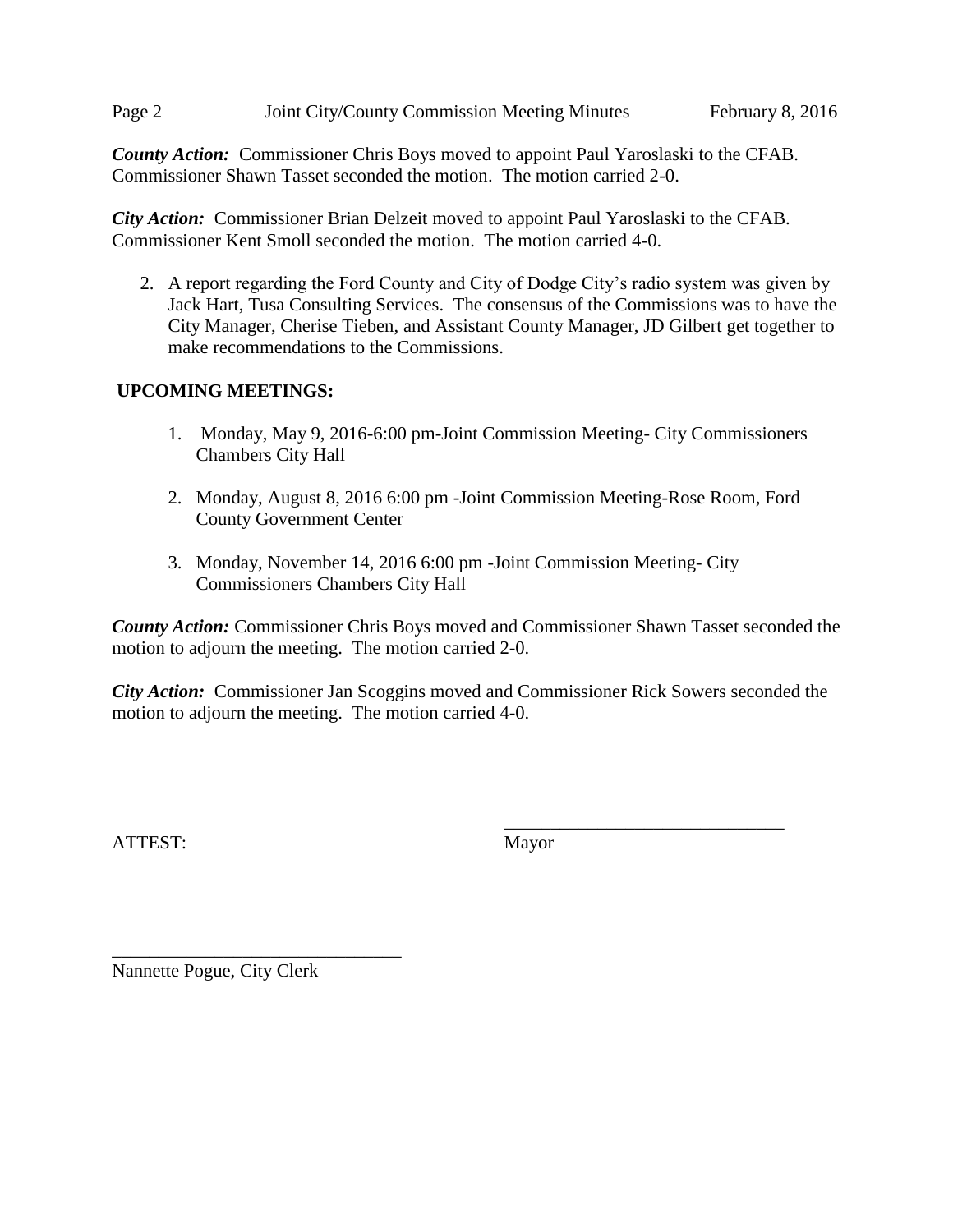## **INDIVIDUAL/SOLE PROPRIETOR** APPLICATION FOR LICENSE TO SELL CEREAL MALT BEVERAGES (This form has been prepared by the Attorney General's Office)

◎ City or □ County of Mtv <u>NGE</u>

| <b>SECTION 1 - LICENSE TYPE</b>                                                                                                                                                                                                                                                                  |                           |               |
|--------------------------------------------------------------------------------------------------------------------------------------------------------------------------------------------------------------------------------------------------------------------------------------------------|---------------------------|---------------|
| Check One: □ New License < KRenew License<br>Special Event Permit<br>Check One:<br>M<br>License to sell cereal malt beverages for consumption on the premises.<br>License to sell cereal malt beverages in original and unopened containers and not for consumption on<br>the licenses premises. |                           |               |
|                                                                                                                                                                                                                                                                                                  |                           |               |
| Kansas Sales Tax Registration Number (required):                                                                                                                                                                                                                                                 |                           |               |
| Name                                                                                                                                                                                                                                                                                             | Phone No.<br>$225 - 3682$ | Date of Birth |
| Residence Street Address                                                                                                                                                                                                                                                                         | City                      | Zip Code      |
| <b>Applicant Spousal Information</b>                                                                                                                                                                                                                                                             |                           |               |
| Spouse Name                                                                                                                                                                                                                                                                                      | Phone No.                 | Date of Birth |
| Residence Street Address                                                                                                                                                                                                                                                                         | City                      | Zip Code      |
|                                                                                                                                                                                                                                                                                                  |                           |               |

| <b>SECTION 3-LICENSED PREMISE</b>                |                                                        |  |
|--------------------------------------------------|--------------------------------------------------------|--|
| <b>Licensed Premise</b>                          | <b>Mailing Address</b>                                 |  |
| (Business Location or Location of Special Event) | (If different from business address)                   |  |
| DBA Name<br>Manachir<br>Tagueria                 | Name                                                   |  |
| <b>Business Location Address</b><br>Ave<br>71 VL | Address                                                |  |
| City<br>State<br>Zip.<br>$C_{1}$                 | City<br>State<br>Zip                                   |  |
| Business Phone No.                               | I own the proposed business or special event location. |  |
| $-3082$                                          | I do not own the proposed business or event location.  |  |
| Business Location Owner Name(s)                  |                                                        |  |
|                                                  |                                                        |  |

| SECTION 4 - APPLICANT QUALIFICATION                                                                                                                                                                                                                                                                                                                                                                                                                                   |                        |  |
|-----------------------------------------------------------------------------------------------------------------------------------------------------------------------------------------------------------------------------------------------------------------------------------------------------------------------------------------------------------------------------------------------------------------------------------------------------------------------|------------------------|--|
| am a U.S. Citizen                                                                                                                                                                                                                                                                                                                                                                                                                                                     | FKI Yes<br>$\Box$ No   |  |
| I have been a resident of Kansas for at least one year prior to application.                                                                                                                                                                                                                                                                                                                                                                                          | <b>EXYes</b><br>l No   |  |
| I have resided within the state of Kansas for $\mathcal{A}\overline{\mathcal{A}}$<br>years.                                                                                                                                                                                                                                                                                                                                                                           |                        |  |
| am at least 21 years old.                                                                                                                                                                                                                                                                                                                                                                                                                                             | N Yes<br>$\Box$ No     |  |
| I have been a resident of this county for at least 6 months.                                                                                                                                                                                                                                                                                                                                                                                                          | $\mathbb F$ Yes<br>∣No |  |
| Within 2 years immediately preceding the date of this application, neither I nor my spouse <sup>1</sup> has<br>been convicted of, released from incarceration for or released from probation or parole for any<br>of the following crimes:<br>(1) Any felony; (2) a crime involving moral turpitude; (3) drunkenness: (4) driving a motor<br>vehicle while under the influence of alcohol (DUI); or (5) violation of any state or federal<br>intoxicating liquor law. | <i>Elles</i>           |  |
| My spouse has previously held a CMB license.                                                                                                                                                                                                                                                                                                                                                                                                                          | Hno<br>$\Box$ Yes      |  |
| My spouse has never been convicted of one of the crimes mentioned above while licensed.                                                                                                                                                                                                                                                                                                                                                                               | দি≼<br>Yes             |  |

Page-1 of 2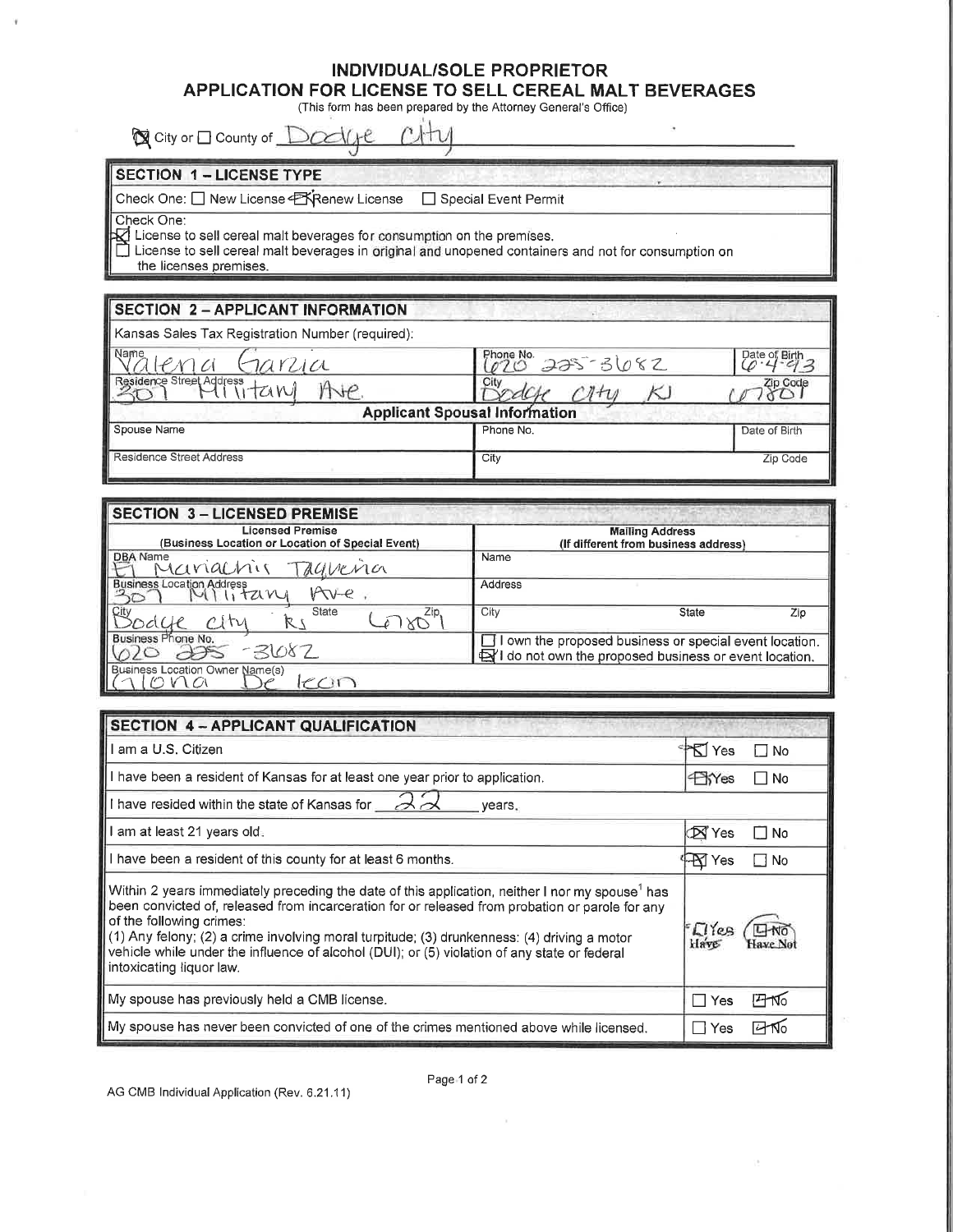# **Memorandum**

| To:      | City Manager<br><b>City Commissioners</b>                  |
|----------|------------------------------------------------------------|
| From:    | Kevin Israel<br>Director of Development Services           |
| Date:    | $2 - 15 - 2016$                                            |
| Subject: | Landscaping Irrigation<br><b>Installation Requirements</b> |
|          | Agenda Item: Ordinance No. 3624                            |

**Recommendation:** City staff recommends approval of the Landscaping Irrigation Installation Requirements (Ordinance No. 3624).

Background: Concerns regarding water usage from landscaping irrigation systems have recently increased. Many of the concerned citizens requested that we implement an ordinance addressing excessive watering and runoff from both residential and commercial irrigation systems.

**Justification:** The City desires to protect and preserve our water supply. This Ordinance can help ensure the availability of water for our community in the future by requiring efficient irrigation systems and installation standards for new applications.

#### **Financial Considerations: None**

**Purpose/Mission:** The purpose of this ordinance is to establish the framework and guidance that will help ensure that landscape irrigation conservation will be consistent in new applications.

#### **Legal Considerations:** None

**Attachments:** The Landscaping Irrigation Installation Requirement – Ordinance No. 3624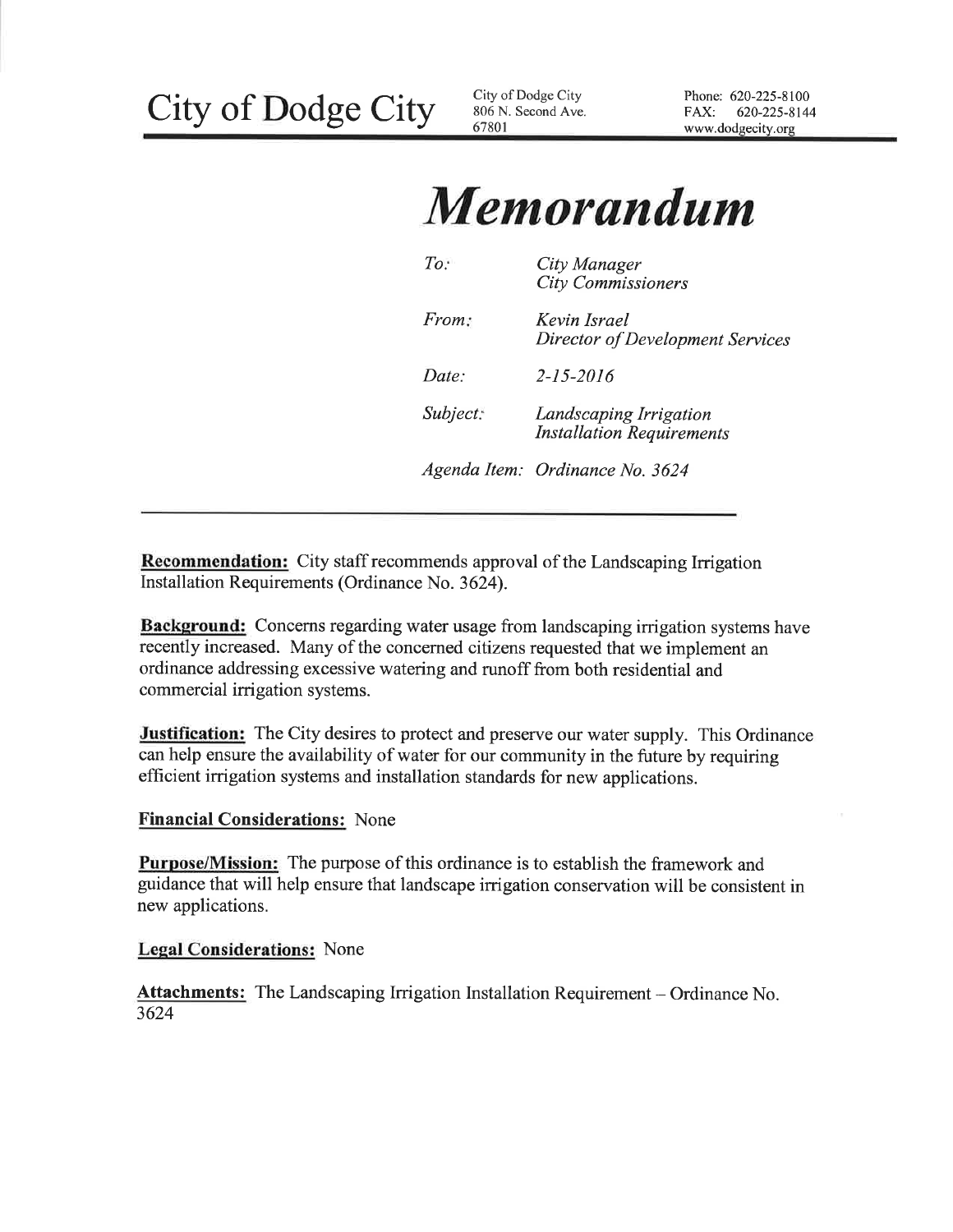#### **ORDINANCE NO. 3624**

#### AN ORDINANCE AMENDING AND ADOPTING REVISIONS TO CHAPTER IV, BUILDING AND CONSTRUCTION, OF THE DODGE CITY CODE: AND AMENDING ORDINANCE NO. 3435 OF THE CITY OF DODGE CITY; **ADDING SECTION 4-406 IRRIGATION INSTALLATION REOUIREMENTS:** BE IT ORDAINED BY THE GOVERNING BODY OF THE CITY OF DODGE **CITY, KANSAS.**

**SECTION 4:** The Dodge City Code provision 4-406 is added as follows

#### **4-406. IRRIGATION INSTALLATION REOUIREMENTS**

#### 4-406.1 Irrigation Controls

Where installed as part of a landscape irrigation system, irrigation controls shall:

- 1. Automatically adjust the irrigation schedule to respond to plant water needs determined by weather or soil moisture conditions.
- 2. Sensors Required:
	- (a.) Sensor to suspend irrigation during a rain event
	- (b.) Soil moisture sensor to suspend irrigation when adequate moisture is present.
- 3. Have the capability to program multiple and different run times for each zone to enable cycling of water applications and durations to prevent water running off of the intended zone.
- 4. Site specific settings of the irrigation control system shall be posted at the control system location. The posted data, where applicable to the setting of the controller shall include:
	- (a.)Rain sensor settings
	- (b.) Soil moisture settings
	- (c.) Peak demand schedule including run times and the number of cycles to prevent run off and monthly adjustments or percentage.

#### 4-406.2 Irrigation System Performance Requirements

- 1. The irrigation system shall be designed and installed to:
	- (a.) Prevent irrigation water runoff out of the zone
	- (b.) Not allow water to be applied onto or enter non targeted areas (including adjacent property, adjacent zones, non-vegetative areas, impermeable surfaces, roadways, structures, etc.)
	- (c.) Prevent backflow through approved backflow protection devices